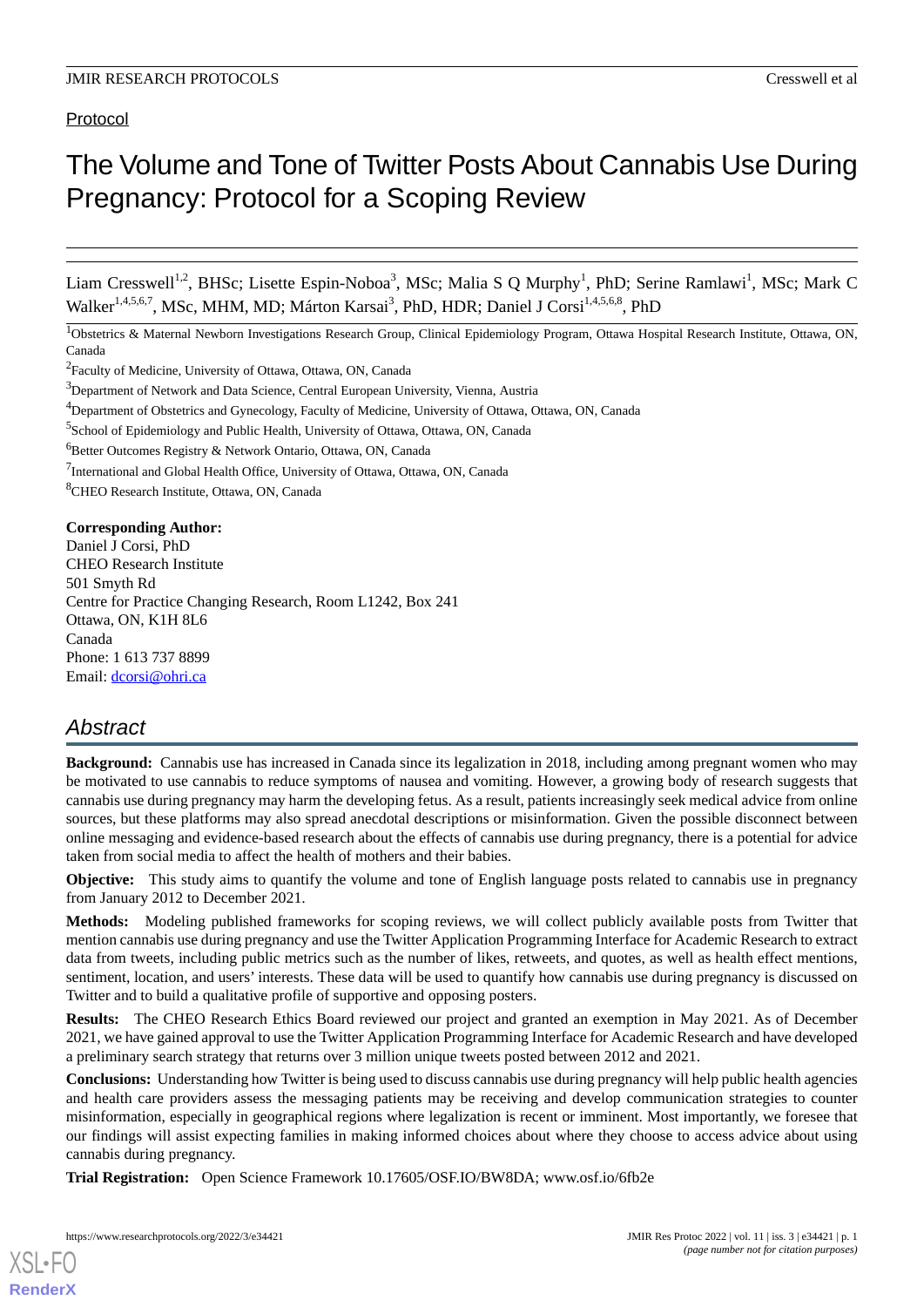#### **International Registered Report Identifier (IRRID):** PRR1-10.2196/34421

*(JMIR Res Protoc 2022;11(3):e34421)* doi: [10.2196/34421](http://dx.doi.org/10.2196/34421)

#### **KEYWORDS**

cannabis; pregnancy; health information; social media; Twitter

# *Introduction*

Recreational cannabis use has increased in Canada since its legalization in 2018, including among pregnant women [[1\]](#page-7-0). Reductions in the perceived harms of cannabis use may occur around legalization, and as a result, pregnant women or individuals may find the activity to be low risk [\[2](#page-7-1)]. Cannabis and its derivative products are often marketed online as safe [[3\]](#page-7-2). Certain groups and dispensaries may even promote the use of cannabis products during pregnancy for their antinausea and antiemetic effects [[4](#page-7-3)[,5](#page-7-4)]. Expecting mothers may also use the drug to stimulate appetite or treat depression, motivated by the perception that cannabis is natural and thus preferable to prescription medications [[6\]](#page-7-5). However, a growing body of research suggests that cannabis and derivative products during pregnancy may harm the developing fetus. Cannabinoids readily cross the placenta and interfere with the endogenous cannabinoid system, a cell-signaling network that assists in neurodevelopment [\[7](#page-7-6)]. Consequently, maternal cannabis use has been associated with fetal growth restriction, higher rates of childhood affective disorders, and a greater incidence of learning disability and autism spectrum disorders among offspring  $[8-10]$  $[8-10]$  $[8-10]$  $[8-10]$ .

Pregnant patients increasingly seek medical and health advice on online platforms, especially for emerging topics like cannabis use [[11](#page-7-9),[12](#page-7-10)]. Although medical professionals and research groups may use these avenues to promote research findings, other Twitter users may use social media to promote commercial interests, share anecdotal stories, or spread misinformation [[13](#page-8-0)[-15](#page-8-1)]. For example, a 2019 study by Ishida et al  $[16]$  $[16]$  found that those who primarily rely on social media for their health information were 31% more likely than others to endorse the claim that cannabis use during pregnancy is safe and 56% more likely to endorse any form of misinformation about cannabis.

Given the possible disconnect between online messaging and evidence-based research about the effects of cannabis use during pregnancy, there is the possibility that advice taken from social media could have inaccuracies that may affect the health of mothers and their babies. Here, we propose a systematic search of Twitter to quantify the volume and tone of posts on the forum related to cannabis use in pregnancy. Twitter is a global platform, and our findings may have relevance in Canada, the United States, and other jurisdictions where access and availability to cannabis are increasing due to legalization. We will assess regional correlations in these data to determine if changes in the legalization of nonmedical cannabis affect online messaging of its use during pregnancy in Canada and states in the United States that have legalized recreational cannabis.

# *Methods*

#### **Overview**

With reference to Arksey and O'Malley's [\[17](#page-8-3)] framework for scoping reviews, we will synthesize publicly available posts from Twitter to determine how cannabis use during pregnancy is being discussed on the platform [[17\]](#page-8-3). The steps, as outlined by this framework and adapted for a Twitter-based analysis, will be:

- Identifying the research question
- Identifying relevant Twitter posts
- Selecting eligible Twitter posts
- Charting the data
- Collating, summarizing, and reporting the results

Past research from Cavazos-Rehg et al [\[18](#page-8-4)] has identified Twitter as a good source for analyzing online discussions about cannabis use because of its popularity and acceptance of substance use disclosure. We will use this to model a novel scoping review approach to explore Twitter posts about cannabis use during pregnancy. We will report our findings following the PRISMA-ScR (Preferred Reporting Items for Systematic Reviews and Meta-Analyses Extension for Scoping Reviews) [[19\]](#page-8-5).

#### **Step 1: Identifying the Research Question**

How is cannabis use during pregnancy discussed on Twitter regarding the volume, tone, content, and authors/users?

#### **Step 2: Identifying Relevant Twitter Posts**

Our search strategy will follow an iterative approach according to our population, concept, and context of interest [\(Textbox 1\)](#page-2-0). We will first use Twitter's native search function to conduct a preliminary scan of English language tweets about cannabis use during pregnancy and assemble a list of commonly used keywords and hashtags based on our findings. We will then refine our list to capture the breadth of online discussion while excluding mimicker terms (eg, non–drug-related uses of the word "high"). Finally, our search strategy will include a list of terms for pregnancy combined with terms for cannabis to search the Twitter Application Programming Interface (API; [Textbox](#page-2-1) [2\)](#page-2-1), for example, (pregnancy OR pregnant OR prenatal) AND (cannabis OR weed OR pot OR marijuana), with the final search strategy to be developed following preliminary findings. We will use the Twitter API for Academic Research for data collection. We will perform a full archive search of all English language tweets containing the keywords of interest posted from January 2012, when Colorado became the first English-speaking jurisdiction to legalize cannabis, to December 2021 [\[20](#page-8-6)].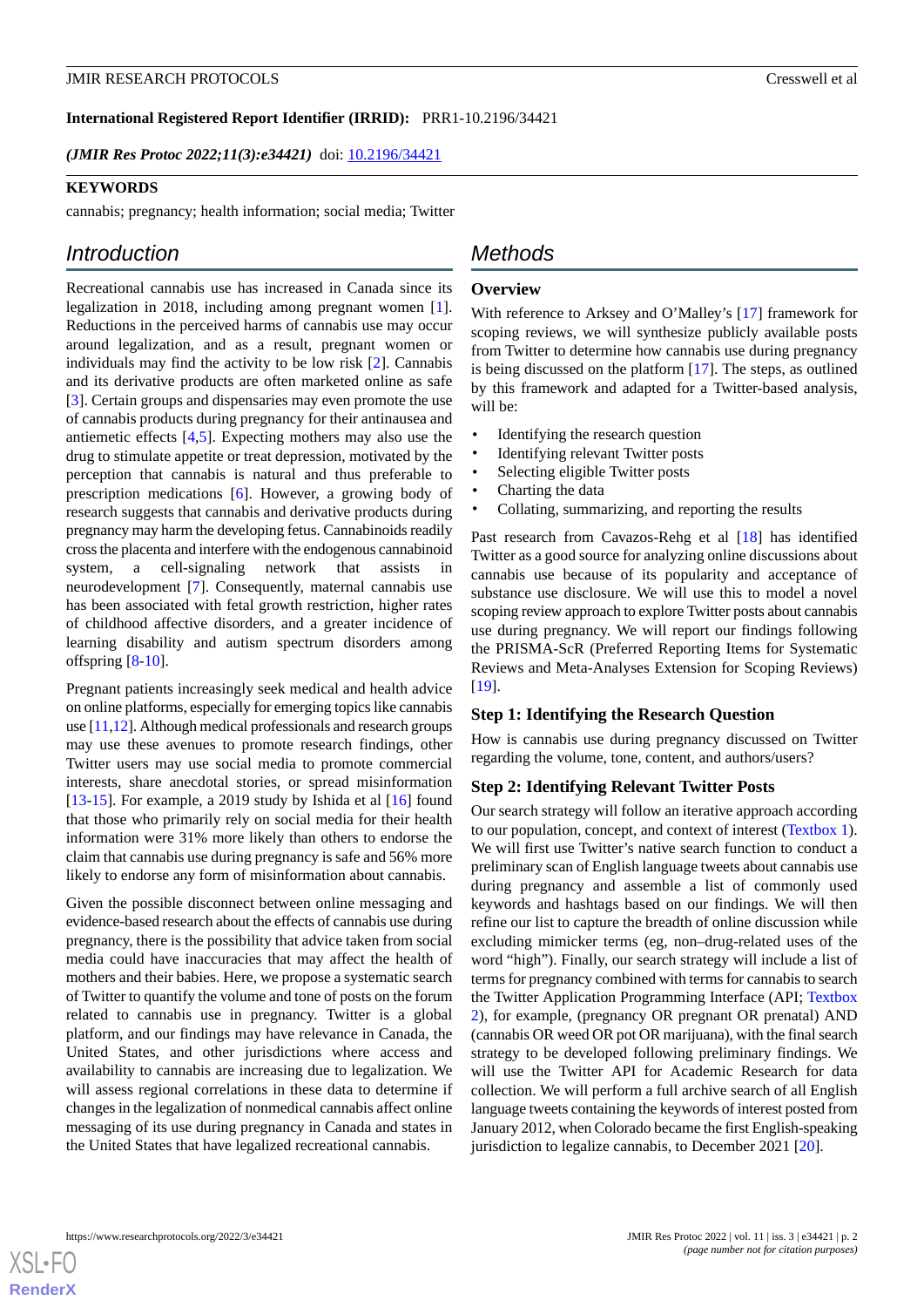<span id="page-2-0"></span>**Textbox 1.** Population, Concept, Context framework.

#### **Population**

Twitter posts containing information relevant to pregnancy or pregnant individuals

#### **Concept**

Discussion or mention of cannabis use in relation to pregnancy or the developing fetus

#### **Context**

<span id="page-2-1"></span>All English language Twitter posts (tweets) made from January 2012 to December 2021. Geographical analyses will be restricted to Canada and states in the United States where recreational cannabis use is legal.

**Textbox 2.** List of keywords related to cannabis use in pregnancy used to search the Twitter Application Programming Interface.

#### **Pregnancy related**

Pregnancy, pregnant, baby, fetus, fetal, prenatal, perinatal, womb, preggo, "pregnant life," "baby bump," "mom to be," "mommy to be," "baby on the way," "preggers," "pregnant af"

#### **Cannabis related**

cannabis, weed, pot, marijuana, marihuana, MJ, ganja, purp, bud, keef, kief, dope, "mary jane," thc, cbd, cannamom, opiate, mdma, ecstasy, mmj, medical marijuana, blunt, bong, budder, hash, hemp, indica, kush, reefer, sativa

# **Step 3: Selecting Eligible Twitter Posts**

Following the Twitter Archive search, we will preprocess the corpora to filter out content unrelated to *cannabis use during pregnancy*. Additionally, we will remove bot accounts [[21\]](#page-8-7), and tweets without geotags will be further analyzed to infer a location from their authors' profile [[22](#page-8-8)[,23](#page-8-9)] [\(Figure 1](#page-3-0)). We will filter out all tweets containing our keywords but that are unrelated to the consumption of cannabis during pregnancy via a *symmetric semantic search* using Sentence Bidirectional Encoder Representations from Transformers (BERT) [\[24](#page-8-10)]. This search assigns a score to each tweet for each given query ([Textbox 3\)](#page-3-1). The higher the score, the more semantically close the tweet is to the query. Tweets with a score lower than, for example, 0.6 for all queries are discarded since they are likely unrelated. The cutoff value of 0.6 was selected here for illustrative purposes. In the final analysis, we will tune this parameter and select the score that gives optimal classification results. We will also perform a topical context analysis to provide meaning and classify tweets by performing a *semantic community detection* using Sentence BERT [[24\]](#page-8-10). We will use

the "Fast clustering" algorithm together with "all-MiniLM-L6-v2" a pretrained sentence-transformer model for large-scale data sets [[25\]](#page-8-11). In this model, we will set the minimum size of communities (or clusters) to 10 and a threshold similarity of 0.6. In other words, clusters will contain at least 10 tweets, and the similarity between tweets of the same cluster will be at least 60%. We will further classify related tweets into broad categories related to cannabis during pregnancy and medical cannabis or cannabis and youth, or legalization of cannabis. In addition, we will classify tweets related to cannabis during pregnancy into commercial, anecdotal/conversational/babble, misinformation, memes, and research studies.

Note, that most irrelevant tweets are pruned out by Sentence BERT in the preprocessing phase ([Figure 1](#page-3-0)). We will evaluate the accuracy of this filtering by randomly sampling both types of tweets and label them as relevant or irrelevant by three independent reviewers and report precision and recall based on majority voting. Similarly, in the clustering phase, we will revise the inferred clusters and merge (if necessary) those that might be related to the same topical context.

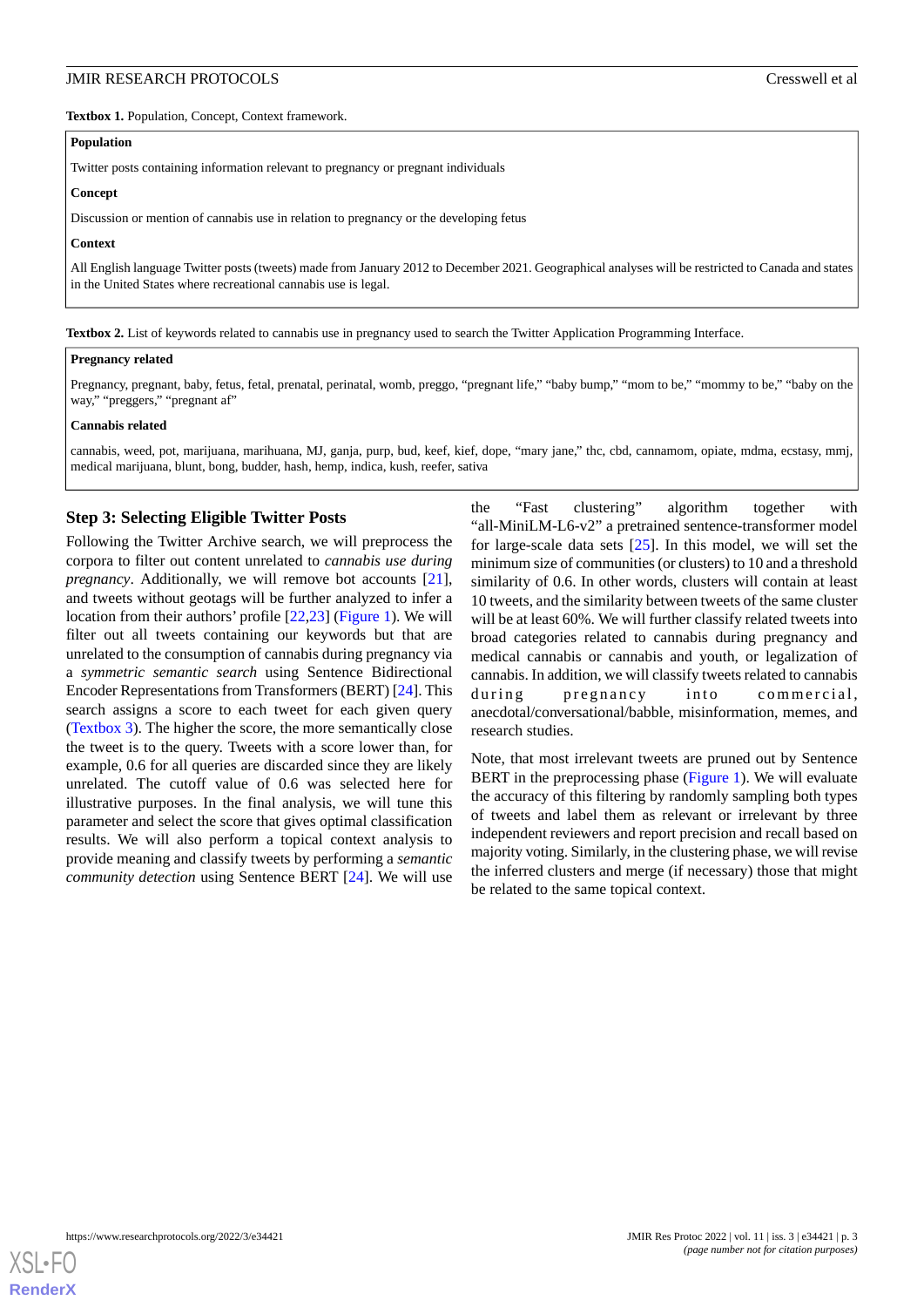<span id="page-3-0"></span>**Figure 1.** Overview of the proposed data collection methodology, preprocessing, and analytical process for tweets about cannabis use during pregnancy. SBERT: Sentence Bidirectional Encoder Representations from Transformers.



<span id="page-3-1"></span>**Textbox 3.** Queries passed to the symmetric semantic search of Sentence Bidirectional Encoder Representations from Transformers.

#### **Queries**

- Cannabis during pregnancy
- Kids, children, and youth smoking cannabis
- Smoking cannabis while pregnant
- Medical cannabis for people
- The effects of cannabis on pregnant women
- Legalization of cannabis
- Smoking or consuming drugs during pregnancy

## **Step 4: Charting the Data**

Data charting will include an automated analysis of all tweets returned by our search. A manual analysis will then be conducted on the smaller subset of tweets included during the process outlined in Step 2.

Using the Twitter API for Academic Research [\[26](#page-8-12)], we will collect the timestamp of each returned tweet and analyze its text for sentiment (positive or negative) by integrating with the Natural Language Toolkit in Python and other techniques such as latent Dirichlet allocation [[27\]](#page-8-13), Sentence BERT [[24\]](#page-8-10), or recurrent neural networks [\[28](#page-8-14)]. We will also analyze the number and types of health effects mentioned in association with cannabis use in pregnancy and will extract location data when available from each tweet, either from geotagged tweets or from the location associated with the user's profile [[29\]](#page-8-15).

Three independent reviewers will manually review the smaller subset of randomly sampled tweets. We will verify the number of favorites and retweets each tweet has received against the automatic data collection via the API. We will use publicly available user lists to determine the category of organization or individual user that posted the tweet (government or public health agency, obstetrical society/network, university, hospital,

news outlet, cannabis industry source, or other individual) [[30\]](#page-8-16), and we will manually (via majority voting from three reviewers) assign a category for organizations not appearing on the user lists. Finally, we will assess if the tweet mentions positive or adverse health effects on mothers or developing fetus/infants, and the specific health effects mentioned. For each tweet, data will be extracted by one reviewer and validated by a second reviewer. A third independent reviewer will resolve discrepancies if they arise.

Separately, we will also extract CENSUS or population-level data on birth rates and maternal and infant mortality rates across the study period in Canada and the United States. It has been shown that Twitter is a good proxy to infer health-related statistics, including teenage birth rates [\[31](#page-8-17)]. Thus, we want to verify whether certain geographical areas with certain CENSUS characteristics behave similarly with respect to their opinions on cannabis use during pregnancy. These vital statistics data will be sourced from Statistics Canada and the Centers for Disease Control and Prevention in the United States [\[32](#page-8-18),[33\]](#page-8-19).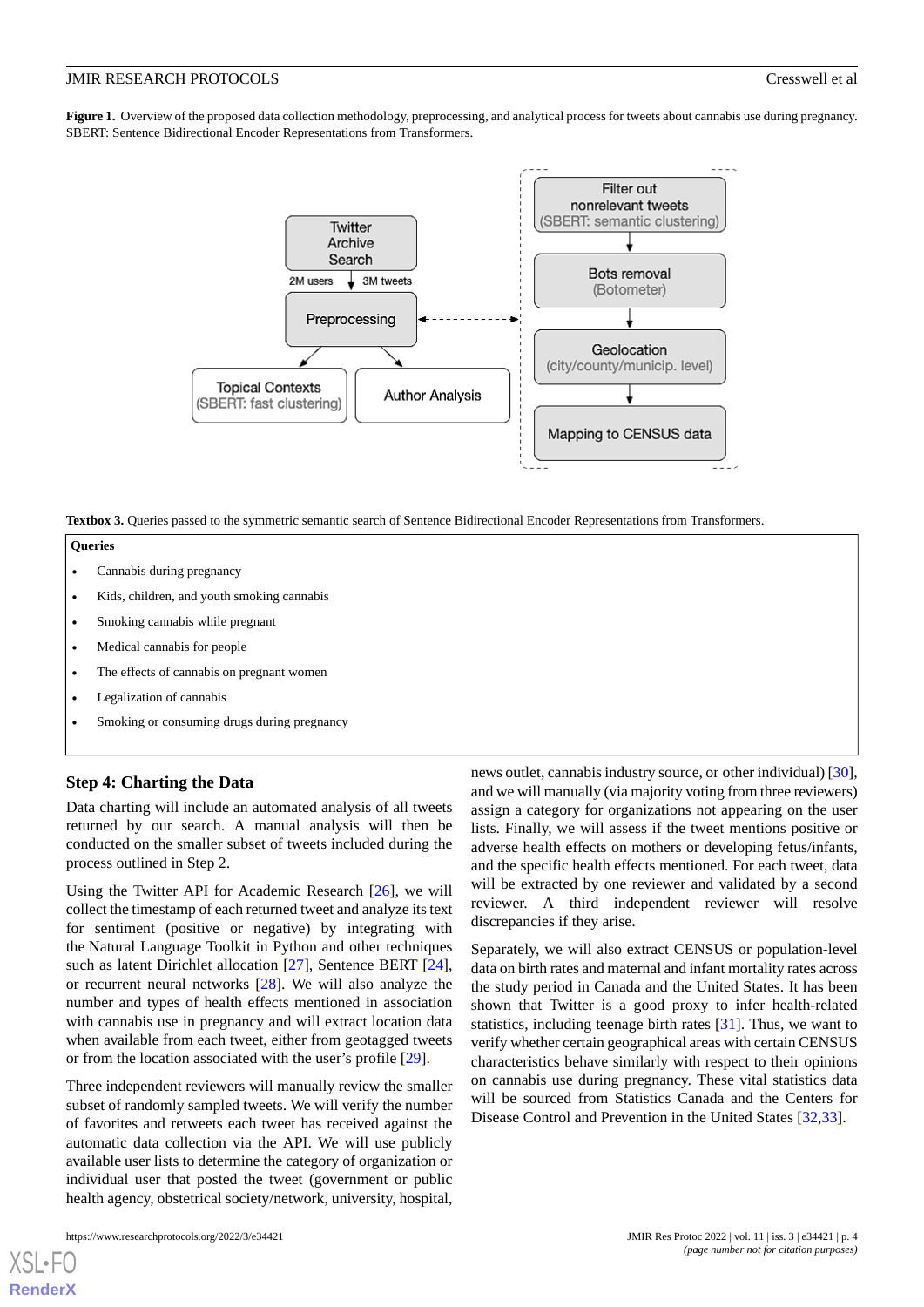# **Step 5: Collating, Summarizing, and Reporting the Results**

We will first report the total number of tweets returned over the search period and temporal trends in the number of tweets posted over the study period. Next, the number of tweets sampled in the automated and manual analyses will be reported. From the automated analysis, we will report the number and percentage of the returned posts that discuss cannabis use during pregnancy positively or negatively as determined by our sentiment analysis. Subsequently, we will calculate the standardized mean difference in the number of favorites and retweets received by positive and negative tweets, and to compute the odds (ratio) that positive posts originate from each category of organization or individual and mention health effects. We will further calculate the number of times each health effect was mentioned as a percentage of the total health effect mentions. These statistics will be presented in tabular form.

The location-based component of our analysis will be restricted to tweets that offer location data and originate from Canada and legal states within the United States, as these are the only English-speaking regions that have legalized the sale of nonmedical cannabis. If any regions (eg, New Zealand or the United Kingdom) legalize cannabis before our analysis is conducted, this restriction will be changed to include them. We will match location data from these jurisdictions to the timestamp for each tweet to calculate the proportion of tweets originating from our predefined geographical regions for each week of the search period. Next, we will visualize each region on a line graph that plots time versus the volume of posts with a marker to indicate when that region legalized cannabis. A line graph that plots time versus percentage of positive posts will be plotted using the same process. We will then use a repeated cross-sectional design to analyze the correlation of these data with population-level vital statistics data and determine if trends in cannabis messaging on Twitter correlate with birth rates and maternal and infant mortality rates.

In addition to these numerical analyses, we will develop qualitative profiles of influential accounts. These profiles will include elements such as the user's background (eg, political leaning, socioeconomic status, or education/interests); their Twitter following; whether Twitter has verified their account as "authentic, notable, and active" [\[34](#page-8-20)]; and how they contribute to the discussion about cannabis use during pregnancy on the platform. Comparisons and contrasts will be drawn between the typical supportive and opposing posters based on these elements.

## **Ethics and Dissemination**

This study was exempted from ethics review on the basis that it will collect and synthesize publicly available data. Therefore, the research does not require ethical approval.

# *Results*

Using our data collection method, combing the search all tweets function from Tweepy [\[35](#page-8-21)] together with the Twitter API for Academic Research, we collected 2,000,000 tweets and 1,000,000 retweets that are potentially related to cannabis use during pregnancy. These results cover all English language tweets posted from January 1, 2012, to December 31, 2021 (10 years), that include both *pregnancy*- and *cannabis*-related keywords. Of the 3,000,000 unique tweets, only 4.3% of them are geotagged [\(Figure 2\)](#page-4-0). Note that these tweets are concentrated mainly in English-speaking cities or countries. This finding is expected since our search explicitly requested English tweets. [Figure 3](#page-5-0) shows the frequency distribution of all 3,000,000 tweets per day since 2012. Colorado was the first English-speaking jurisdiction to legalize cannabis in 2012, and Canada legalized cannabis in 2018. Our Twitter search includes 47 distinct keywords; we plotted the number of times each keyword appears in our corpora [\(Table 1\)](#page-5-1).

<span id="page-4-0"></span>**Figure 2.** Geographic distribution of geotagged tweets containing pregnancy and cannabis-related keywords posted between January 1, 2012, to December 31, 2021.



Map tiles by Stamen Design, CC BY 3.0 - Map data (C) OpenStreetMap contributors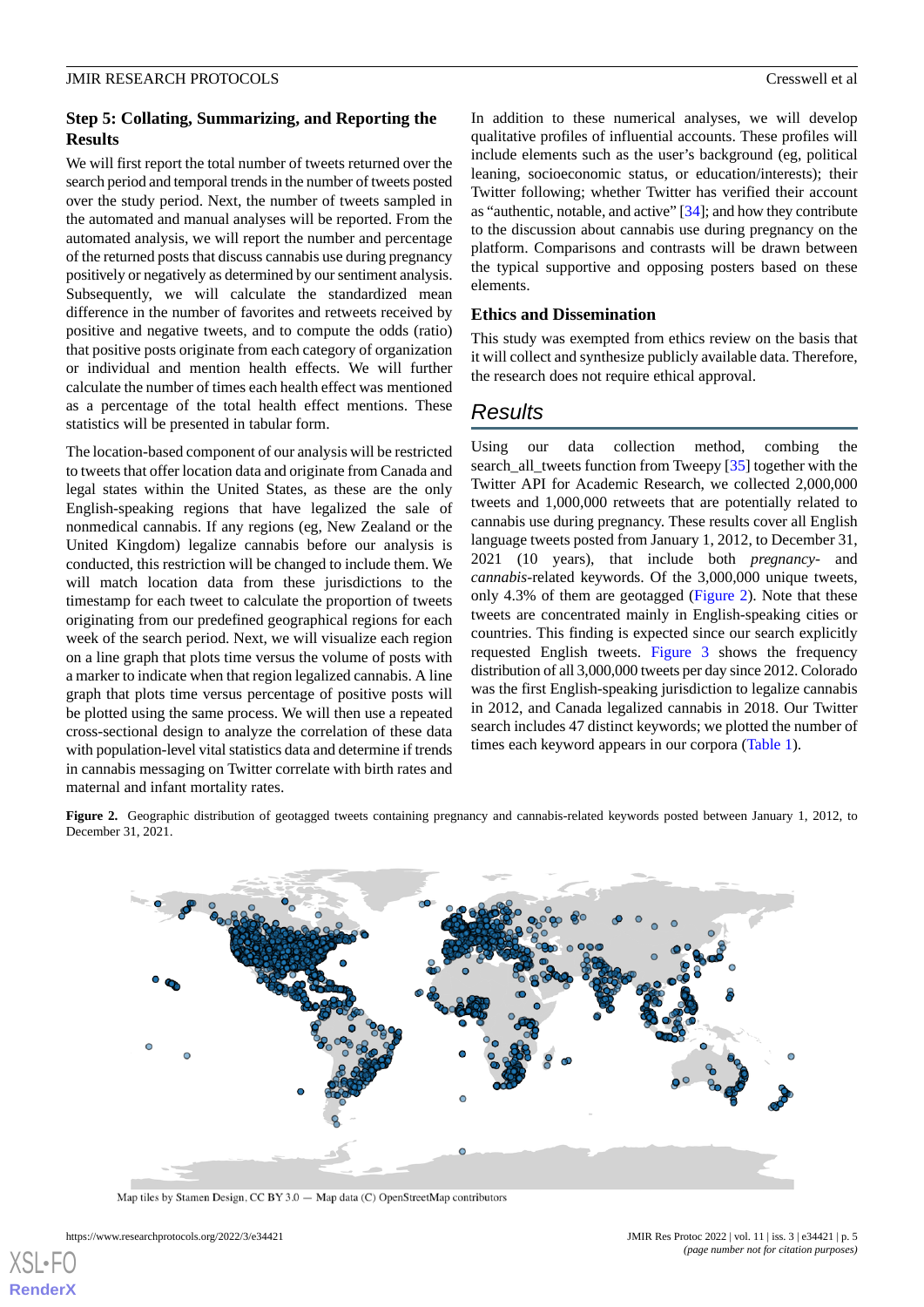<span id="page-5-0"></span>**Figure 3.** Number of tweets per day related to cannabis in pregnancy, January 1, 2012, to December 31, 2021.



<span id="page-5-1"></span>**Table 1.** Frequency of cannabis-related keywords identified in tweets posted between January 1, 2012, to December 31, 2021.

| Keyword                     | $\operatorname{Count}$ |
|-----------------------------|------------------------|
| weed                        | 1,047,115              |
| dope                        | 688,153                |
| blunt                       | 556,865                |
| pot                         | 399,444                |
| $\ensuremath{\text{keef}}$  | 356,605                |
| $\operatorname{mariju}$ ana | 183,409                |
| $\ensuremath{\text{bud}}$   | 161,328                |
| bong                        | 116,876                |
| ${\rm kush}$                | 99,916                 |
| $_{\rm thc}$                | 44,970                 |
| $_{\rm{hash}}$              | 44,906                 |
| $\operatorname{cbd}$        | 39,287                 |
| ecstasy                     | 33,989                 |
| hemp                        | 28,514                 |
| purp                        | 25,353                 |
| ganja                       | 24,641                 |
| indica                      | 8447                   |
| $\operatorname{reefer}$     | 6125                   |
| opiate                      | 4102                   |
| kief                        | 3092                   |
| $\rm{mdma}$                 | 2459                   |
| mmj                         | 1386                   |
| $\emph{budget}$             | 643                    |
| marihuana                   | 637                    |
| cannamom                    | $40\,$                 |
| medicalmarijuana            | 13                     |

The semantic community detection algorithm detected 220 clusters within the 3,000,000 tweets from our corpora. We manually inspected the top 5 and bottom 5 tweets of each cluster and assigned an appropriate label that best described the topical context of those tweets. For example, we found 9 topical clusters

related to *cannabis use during pregnancy* [\(Figure 4\)](#page-6-0). A sample of paraphrased tweets from one identified cluster, "Cannabis exposure on infants," is shown [\(Table 2\)](#page-6-1).

We expect to conclude this study in December 2022.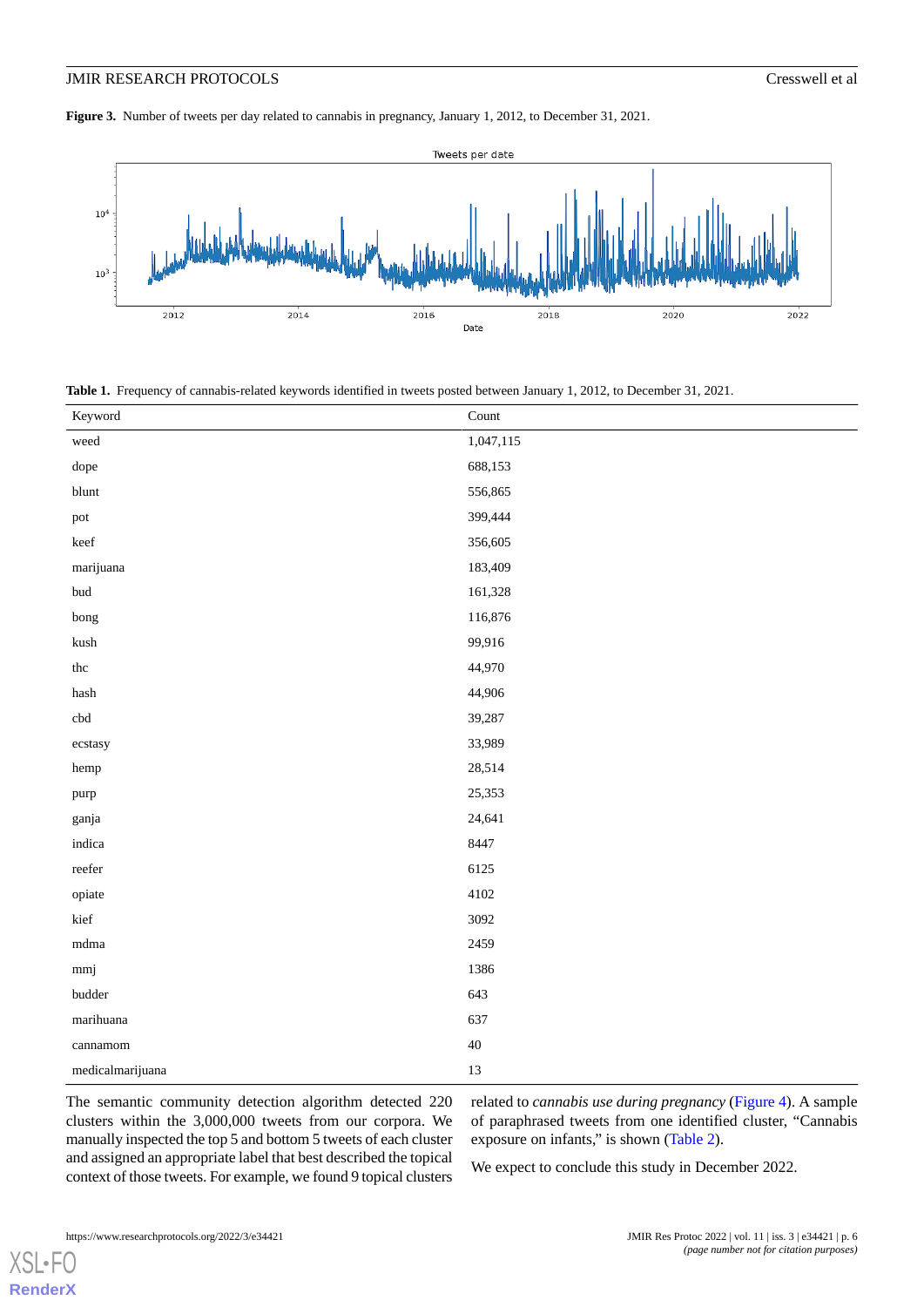<span id="page-6-0"></span>**Figure 4.** Topical contexts (clusters) identified from tweets collected about cannabis use during pregnancy.



<span id="page-6-1"></span>Table 2. Top 3 and bottom 3 tweets selected from the cluster "Cannabis exposure on infants."<sup>2</sup>

| No.            | Paraphrased tweet                                                                                              |
|----------------|----------------------------------------------------------------------------------------------------------------|
|                | random <i>thc</i> found in <i>baby</i> soap                                                                    |
| $\overline{2}$ | newborns test positive <i>marijuana</i> from <i>baby</i> soap                                                  |
| 3              | <i>marijuana</i> in newborns from <i>baby</i> soap are false positives.                                        |
| 45             | <i>Baby</i> you only do <i>thc</i> , you need help.                                                            |
| 46             | pediatric doctor advises passing the via placenta and breast feeding (previously thought to damage baby brain) |
| 47             | expert on <i>thc</i> exposure during pregnancy is Dr. X at Clinic Y.                                           |

<sup>a</sup>Italicized words represent our set of query keywords.

# *Discussion*

#### **Preliminary Findings**

This study will infer how cannabis use in pregnancy is portrayed on Twitter, the content and origin of supportive posts, and how legal status changes influence the volume and tone of posts related to cannabis in pregnancy. Our findings will help inform policy strategies to public health agencies, care providers, and other stakeholders. Moreover, they will suggest future avenues for research. Our preliminary findings suggest that this work is feasible and that we have identified a sufficiently robust corpus of tweets for more detailed analyses.

# **Limitations and Future Work**

Twitter is an extensive online platform to share news and opinions [[36\]](#page-8-22). However, it is not representative of the whole population [\[37](#page-8-23)]. A 2016 survey found that only 21% of Americans use Twitter [[38\]](#page-8-24). Users are, on average, younger and better educated than nonusers, and they are more liberal and pay more attention to politics [\[37](#page-8-23)]. However, a recent study [[39\]](#page-9-0) has shown that young adults (25-44 years) that were active on an abortion debate on Twitter were well represented compared to the 2017 CENSUS representation in Chile. While

this age range overlaps with the women's reproductive age (15-44 years), birth rates decreased for females aged 15 to 34 years, increased for females aged 35 to 44 years, and were unchanged for females aged 10 to 14 years and 45 to 49 years from 2018 to 2019 in the United States [\[40](#page-9-1)].

Besides Twitter, there are several online platforms used to share opinions, for instance, Facebook, Reddit, and Quora. To the best of our knowledge, only Facebook has been used to study people's opinions on cannabis [\[41](#page-9-2)] and during pregnancy [[42\]](#page-9-3). However, in these studies, authors run surveys by targeting people via Facebook ads (ie, findings are based on answers to questionaries) and did not analyze free-text opinions. Here, we opt to use Twitter data since it has been shown that there is rich content to study health-related issues [[20](#page-8-6)[,43\]](#page-9-4), including opinions on the use of cannabis during pregnancy [\[44](#page-9-5)-[46\]](#page-9-6). Besides, Twitter is one of the largest social media platforms allowing discussions and debates with 187,000,000 daily users [[47\]](#page-9-7). Future research may focus on other platforms to study how people discuss cannabis use during pregnancy and verify whether all these users combined can make a better representation of their offline population.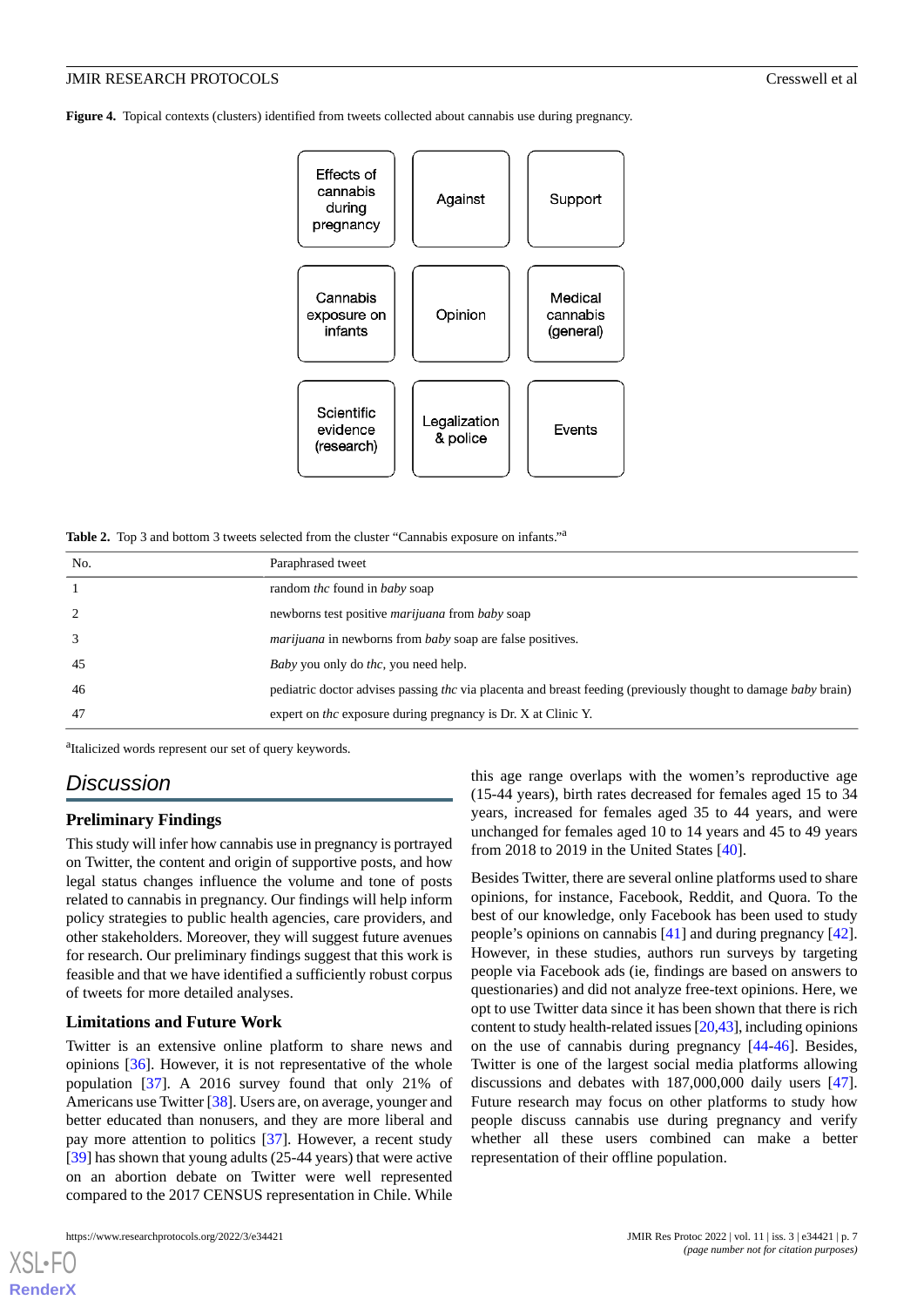# **Conclusions**

We will submit the final results of our review for publication in a peer-reviewed journal, present at academic conferences, and share through publicly available streams such as the professional and institutional social media accounts and webpages associated with the research team. The results will provide insight into how frequently and in what context Twitter is being used to discuss cannabis use during pregnancy. We

anticipate that this knowledge will help public health agencies and health care providers assess the messaging patients may be receiving on Twitter and develop communication strategies to counter misinformation, especially in geographical regions where legalization is recent or imminent. Most importantly, we foresee that our findings will assist expecting families in making informed choices about where they choose to access advice about using cannabis during pregnancy.

# **Acknowledgments**

This work was supported by a Canadian Institutes of Health Research Team Grant awarded to DJC (funding reference CA3-170126). The authors would like to thank Roberto Ulloca for support with the Twitter Academic Application Programming Interface and Indira Sen for advice on the state-of-the-art natural language processing techniques.

# **Authors' Contributions**

LC, LEN, MSQM, MK, and DJC conceptualized the study and designed the methodology. LC wrote the original draft. LC, LEN, MSQM, SR, MCW, MK, and DJC reviewed and edited the manuscript. DJC and MSQM supervised the study and acquired the funding. All authors read and approved the final version of this manuscript.

# **Conflicts of Interest**

<span id="page-7-0"></span>None declared.

# **References**

- <span id="page-7-1"></span>1. Lowry DE, Corsi DJ. Trends and correlates of cannabis use in Canada: a repeated cross-sectional analysis of national surveys from 2004 to 2017. CMAJ Open 2020;8(3):E487-E495 [[FREE Full text\]](http://cmajopen.ca/cgi/pmidlookup?view=long&pmid=32737023) [doi: [10.9778/cmajo.20190229](http://dx.doi.org/10.9778/cmajo.20190229)] [Medline: [32737023](http://www.ncbi.nlm.nih.gov/entrez/query.fcgi?cmd=Retrieve&db=PubMed&list_uids=32737023&dopt=Abstract)]
- <span id="page-7-3"></span><span id="page-7-2"></span>2. Mark K, Gryczynski J, Axenfeld E, Schwartz RP, Terplan M. Pregnant women's current and intended cannabis use in relation to their views toward legalization and knowledge of potential harm. J Addict Med 2017;11(3):211-216. [doi: [10.1097/ADM.0000000000000299\]](http://dx.doi.org/10.1097/ADM.0000000000000299) [Medline: [28252456](http://www.ncbi.nlm.nih.gov/entrez/query.fcgi?cmd=Retrieve&db=PubMed&list_uids=28252456&dopt=Abstract)]
- <span id="page-7-4"></span>3. Fattore L, Fratta W. Beyond THC: the new generation of cannabinoid designer drugs. Front Behav Neurosci 2011;5:60. [doi: [10.3389/fnbeh.2011.00060\]](http://dx.doi.org/10.3389/fnbeh.2011.00060) [Medline: [22007163\]](http://www.ncbi.nlm.nih.gov/entrez/query.fcgi?cmd=Retrieve&db=PubMed&list_uids=22007163&dopt=Abstract)
- <span id="page-7-5"></span>4. Cavazos-Rehg PA, Krauss MJ, Cahn E, Lee KE, Ferguson E, Rajbhandari B, et al. Marijuana promotion online: an investigation of dispensary practices. Prev Sci 2019 Feb;20(2):280-290 [[FREE Full text\]](http://europepmc.org/abstract/MED/29629505) [doi: [10.1007/s11121-018-0889-2\]](http://dx.doi.org/10.1007/s11121-018-0889-2) [Medline: [29629505](http://www.ncbi.nlm.nih.gov/entrez/query.fcgi?cmd=Retrieve&db=PubMed&list_uids=29629505&dopt=Abstract)]
- <span id="page-7-6"></span>5. Westfall RE, Janssen PA, Lucas P, Capler R. Survey of medicinal cannabis use among childbearing women: patterns of its use in pregnancy and retroactive self-assessment of its efficacy against 'morning sickness'. Complement Ther Clin Pract 2006 Feb;12(1):27-33. [doi: [10.1016/j.ctcp.2005.09.006\]](http://dx.doi.org/10.1016/j.ctcp.2005.09.006) [Medline: [16401527](http://www.ncbi.nlm.nih.gov/entrez/query.fcgi?cmd=Retrieve&db=PubMed&list_uids=16401527&dopt=Abstract)]
- <span id="page-7-7"></span>6. Chang JC, Tarr JA, Holland CL, De Genna NM, Richardson GA, Rodriguez KL, et al. Beliefs and attitudes regarding prenatal marijuana use: perspectives of pregnant women who report use. Drug Alcohol Depend 2019 Mar 01;196:14-20 [[FREE Full text](http://europepmc.org/abstract/MED/30658220)] [doi: [10.1016/j.drugalcdep.2018.11.028\]](http://dx.doi.org/10.1016/j.drugalcdep.2018.11.028) [Medline: [30658220\]](http://www.ncbi.nlm.nih.gov/entrez/query.fcgi?cmd=Retrieve&db=PubMed&list_uids=30658220&dopt=Abstract)
- 7. Richardson KA, Hester AK, McLemore GL. Prenatal cannabis exposure the "first hit" to the endocannabinoid system. Neurotoxicol Teratol 2016;58:5-14. [doi: [10.1016/j.ntt.2016.08.003](http://dx.doi.org/10.1016/j.ntt.2016.08.003)] [Medline: [27567698](http://www.ncbi.nlm.nih.gov/entrez/query.fcgi?cmd=Retrieve&db=PubMed&list_uids=27567698&dopt=Abstract)]
- <span id="page-7-8"></span>8. Corsi DJ, Donelle J, Sucha E, Hawken S, Hsu H, El-Chaâr D, et al. Maternal cannabis use in pregnancy and child neurodevelopmental outcomes. Nat Med 2020 Oct;26(10):1536-1540. [doi: [10.1038/s41591-020-1002-5](http://dx.doi.org/10.1038/s41591-020-1002-5)] [Medline: [32778828](http://www.ncbi.nlm.nih.gov/entrez/query.fcgi?cmd=Retrieve&db=PubMed&list_uids=32778828&dopt=Abstract)]
- <span id="page-7-9"></span>9. El Marroun H, Tiemeier H, Steegers EAP, Jaddoe VWV, Hofman A, Verhulst FC, et al. Intrauterine cannabis exposure affects fetal growth trajectories: the Generation R Study. J Am Acad Child Adolesc Psychiatry 2009 Dec;48(12):1173-1181. [doi: [10.1097/CHI.0b013e3181bfa8ee\]](http://dx.doi.org/10.1097/CHI.0b013e3181bfa8ee) [Medline: [19858757\]](http://www.ncbi.nlm.nih.gov/entrez/query.fcgi?cmd=Retrieve&db=PubMed&list_uids=19858757&dopt=Abstract)
- <span id="page-7-10"></span>10. Gray KA, Day NL, Leech S, Richardson GA. Prenatal marijuana exposure: effect on child depressive symptoms at ten years of age. Neurotoxicol Teratol 2005;27(3):439-448. [doi: [10.1016/j.ntt.2005.03.010](http://dx.doi.org/10.1016/j.ntt.2005.03.010)] [Medline: [15869861](http://www.ncbi.nlm.nih.gov/entrez/query.fcgi?cmd=Retrieve&db=PubMed&list_uids=15869861&dopt=Abstract)]
- 11. Althouse BM, Scarpino SV, Meyers LA, Ayers JW, Bargsten M, Baumbach J, et al. Enhancing disease surveillance with novel data streams: challenges and opportunities. EPJ Data Sci 2015;4:17 [\[FREE Full text\]](http://europepmc.org/abstract/MED/27990325) [doi: [10.1140/epjds/s13688-015-0054-0\]](http://dx.doi.org/10.1140/epjds/s13688-015-0054-0) [Medline: [27990325](http://www.ncbi.nlm.nih.gov/entrez/query.fcgi?cmd=Retrieve&db=PubMed&list_uids=27990325&dopt=Abstract)]
- 12. Meacham MC, Paul MJ, Ramo DE. Understanding emerging forms of cannabis use through an online cannabis community: an analysis of relative post volume and subjective highness ratings. Drug Alcohol Depend 2018 Jul 01;188:364-369 [\[FREE](http://europepmc.org/abstract/MED/29883950) [Full text\]](http://europepmc.org/abstract/MED/29883950) [doi: [10.1016/j.drugalcdep.2018.03.041\]](http://dx.doi.org/10.1016/j.drugalcdep.2018.03.041) [Medline: [29883950](http://www.ncbi.nlm.nih.gov/entrez/query.fcgi?cmd=Retrieve&db=PubMed&list_uids=29883950&dopt=Abstract)]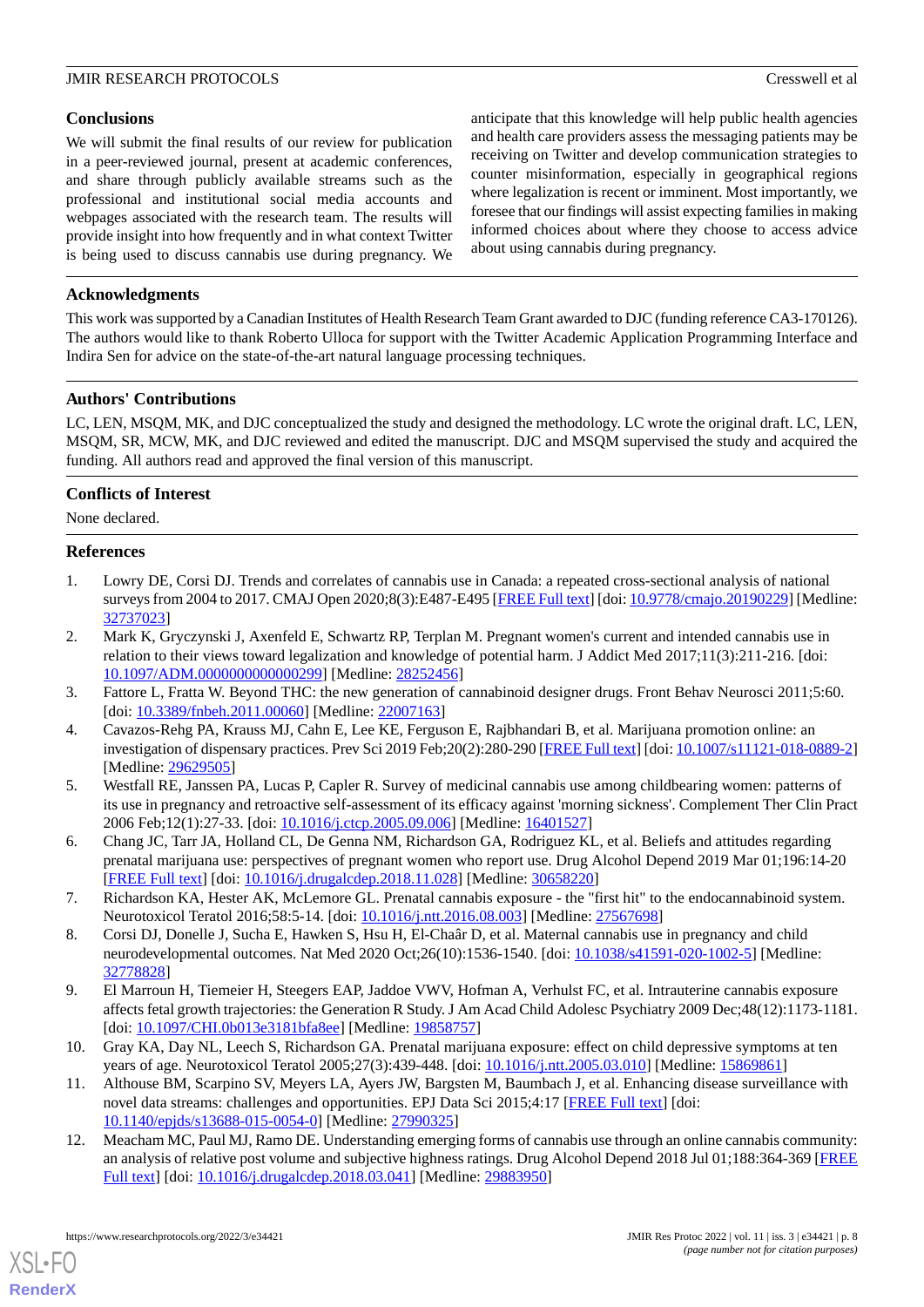- <span id="page-8-0"></span>13. Allem J, Escobedo P, Dharmapuri L. Cannabis surveillance with Twitter data: emerging topics and social bots. Am J Public Health 2020 Mar;110(3):357-362. [doi: [10.2105/AJPH.2019.305461\]](http://dx.doi.org/10.2105/AJPH.2019.305461) [Medline: [31855475\]](http://www.ncbi.nlm.nih.gov/entrez/query.fcgi?cmd=Retrieve&db=PubMed&list_uids=31855475&dopt=Abstract)
- 14. Peiper NC, Baumgartner PM, Chew RF, Hsieh YP, Bieler GS, Bobashev GV, et al. Patterns of Twitter behavior among networks of cannabis dispensaries in California. J Med Internet Res 2017 Jul 04;19(7):e236 [[FREE Full text](https://www.jmir.org/2017/7/e236/)] [doi: [10.2196/jmir.7137](http://dx.doi.org/10.2196/jmir.7137)] [Medline: [28676471](http://www.ncbi.nlm.nih.gov/entrez/query.fcgi?cmd=Retrieve&db=PubMed&list_uids=28676471&dopt=Abstract)]
- <span id="page-8-1"></span>15. Tapper EB, Mirabella R, Walicki JJ, Banales JM. Optimizing the use of twitter for research dissemination: the "Three Facts and a Story" randomized-controlled trial. J Hepatol 2021 Aug;75(2):271-274. [doi: [10.1016/j.jhep.2021.05.020\]](http://dx.doi.org/10.1016/j.jhep.2021.05.020) [Medline: [34062178](http://www.ncbi.nlm.nih.gov/entrez/query.fcgi?cmd=Retrieve&db=PubMed&list_uids=34062178&dopt=Abstract)]
- <span id="page-8-3"></span><span id="page-8-2"></span>16. Ishida JH, Zhang AJ, Steigerwald S, Cohen BE, Vali M, Keyhani S. Sources of information and beliefs about the health effects of marijuana. J Gen Intern Med 2020 Jan;35(1):153-159 [\[FREE Full text\]](http://europepmc.org/abstract/MED/31637640) [doi: [10.1007/s11606-019-05335-6](http://dx.doi.org/10.1007/s11606-019-05335-6)] [Medline: [31637640](http://www.ncbi.nlm.nih.gov/entrez/query.fcgi?cmd=Retrieve&db=PubMed&list_uids=31637640&dopt=Abstract)]
- <span id="page-8-4"></span>17. Arksey H, O'Malley L. Scoping studies: towards a methodological framework. Int J Soc Res Methodology 2005 Feb;8(1):19-32. [doi: [10.1080/1364557032000119616\]](http://dx.doi.org/10.1080/1364557032000119616)
- <span id="page-8-5"></span>18. Cavazos-Rehg PA, Sowles SJ, Krauss MJ, Agbonavbare V, Grucza R, Bierut L. A content analysis of tweets about high-potency marijuana. Drug Alcohol Depend 2016 Sep 01;166:100-108 [[FREE Full text](http://europepmc.org/abstract/MED/27402550)] [doi: [10.1016/j.drugalcdep.2016.06.034\]](http://dx.doi.org/10.1016/j.drugalcdep.2016.06.034) [Medline: [27402550\]](http://www.ncbi.nlm.nih.gov/entrez/query.fcgi?cmd=Retrieve&db=PubMed&list_uids=27402550&dopt=Abstract)
- <span id="page-8-6"></span>19. Tricco AC, Lillie E, Zarin W, O'Brien KK, Colquhoun H, Levac D, et al. PRISMA Extension for Scoping Reviews (PRISMA-ScR): checklist and explanation. Ann Intern Med 2018 Oct 02;169(7):467-473 [[FREE Full text](https://www.acpjournals.org/doi/abs/10.7326/M18-0850?url_ver=Z39.88-2003&rfr_id=ori:rid:crossref.org&rfr_dat=cr_pub%3dpubmed)] [doi: [10.7326/M18-0850](http://dx.doi.org/10.7326/M18-0850)] [Medline: [30178033\]](http://www.ncbi.nlm.nih.gov/entrez/query.fcgi?cmd=Retrieve&db=PubMed&list_uids=30178033&dopt=Abstract)
- <span id="page-8-7"></span>20. Sinnenberg L, Buttenheim AM, Padrez K, Mancheno C, Ungar L, Merchant RM. Twitter as a tool for health research: a systematic review. Am J Public Health 2017 Jan;107(1):e1-e8. [doi: [10.2105/AJPH.2016.303512](http://dx.doi.org/10.2105/AJPH.2016.303512)] [Medline: [27854532](http://www.ncbi.nlm.nih.gov/entrez/query.fcgi?cmd=Retrieve&db=PubMed&list_uids=27854532&dopt=Abstract)]
- <span id="page-8-8"></span>21. Sayyadiharikandeh M, Varol O, Yang KC, Flammini A, Menczer F. Detection of novel social bots by ensembles of specialized classifiers. In: Proceedings of the 29th ACM International Conference on Information & Knowledge Management. 2020 Oct Presented at: CIKM '20; October 19-23, 2020; Virtual Event. [doi: [10.1145/3340531.3412698](http://dx.doi.org/10.1145/3340531.3412698)]
- <span id="page-8-10"></span><span id="page-8-9"></span>22. Ajao O, Hong J, Liu W. A survey of location inference techniques on Twitter. J Inf Sci 2015 Nov 20;41(6):855-864. [doi: [10.1177/0165551515602847\]](http://dx.doi.org/10.1177/0165551515602847)
- <span id="page-8-11"></span>23. Mahmud J, Nichols J, Drews C. Where is this tweet from? inferring home locations of twitter users. 2012 Presented at: The Sixth International AAAI Conference on Weblogs and Social Media; June 4-8, 2012; Trinity College in Dublin, Ireland.
- <span id="page-8-12"></span>24. Reimers N, Gurevych I. Sentence-BERT: sentence embeddings using siamese BERT-Networks. arXiv. Preprint posted online on August 27, 2019. [doi: [10.18653/v1/d19-1410\]](http://dx.doi.org/10.18653/v1/d19-1410)
- <span id="page-8-14"></span><span id="page-8-13"></span>25. Pretrained models. Sentence-Transformers. URL: [https://www.sbert.net/docs/pretrained\\_models.html](https://www.sbert.net/docs/pretrained_models.html) [accessed 2021-12-31]
- <span id="page-8-15"></span>26. Academic Research access. Twitter Developer Platform. URL: [https://developer.twitter.com/en/products/twitter-api/](https://developer.twitter.com/en/products/twitter-api/academic-research) [academic-research](https://developer.twitter.com/en/products/twitter-api/academic-research) [accessed 2021-08-09]
- 27. Hoffman M, Bach F, Blei D. Online learning for latent dirichlet allocation. Adv Neural Inf Processing Syst 2010;23:1-9.
- <span id="page-8-16"></span>28. Nistor SC, Moca M, Moldovan D, Oprean DB, Nistor RL. Building a Twitter sentiment analysis system with recurrent neural networks. Sensors (Basel) 2021 Mar 24;21(7):2266 [[FREE Full text\]](https://www.mdpi.com/resolver?pii=s21072266) [doi: [10.3390/s21072266](http://dx.doi.org/10.3390/s21072266)] [Medline: [33804900\]](http://www.ncbi.nlm.nih.gov/entrez/query.fcgi?cmd=Retrieve&db=PubMed&list_uids=33804900&dopt=Abstract)
- <span id="page-8-17"></span>29. Schlosser S, Toninelli D, Cameletti M. Comparing methods to collect and geolocate tweets in Great Britain. J Open Innovation Technol Market Complexity 2021 Jan 25;7(1):44. [doi: [10.3390/joitmc7010044](http://dx.doi.org/10.3390/joitmc7010044)]
- <span id="page-8-18"></span>30. van Draanen J, Krishna T, Tsang C, Liu S. Keeping up with the times: how national public health and governmental organizations communicate about cannabis on Twitter. Subst Abuse Treat Prev Policy 2019 Sep 12;14(1):38 [\[FREE Full](https://substanceabusepolicy.biomedcentral.com/articles/10.1186/s13011-019-0224-3) [text](https://substanceabusepolicy.biomedcentral.com/articles/10.1186/s13011-019-0224-3)] [doi: [10.1186/s13011-019-0224-3\]](http://dx.doi.org/10.1186/s13011-019-0224-3) [Medline: [31511026](http://www.ncbi.nlm.nih.gov/entrez/query.fcgi?cmd=Retrieve&db=PubMed&list_uids=31511026&dopt=Abstract)]
- <span id="page-8-19"></span>31. Culotta A. Estimating county health statistics with twitter. In: Proceedings of the SIGCHI Conference on Human Factors in Computing Systems. 2014 Apr Presented at: CHI '14; April 26-May 1, 2014; Toronto, ON p. 1335-1344. [doi: [10.1145/2556288.2557139](http://dx.doi.org/10.1145/2556288.2557139)]
- <span id="page-8-21"></span><span id="page-8-20"></span>32. National Vital Statistics System. Centers for Disease Control and Prevention. URL: [https://www.cdc.gov/nchs/nvss/index.](https://www.cdc.gov/nchs/nvss/index.htm) [htm](https://www.cdc.gov/nchs/nvss/index.htm) [accessed 2021-08-09]
- <span id="page-8-22"></span>33. Statistics Canada, Canadian Vital Statistics - Birth database (CVSB). Statistics Canada. URL: [https://www23.statcan.gc.ca/](https://www23.statcan.gc.ca/imdb/p2SV.pl?Function=getSurvey&SDDS=3231) [imdb/p2SV.pl?Function=getSurvey&SDDS=3231](https://www23.statcan.gc.ca/imdb/p2SV.pl?Function=getSurvey&SDDS=3231) [accessed 2021-08-09]
- <span id="page-8-23"></span>34. About verified accounts. Twitter Help Center. URL: [https://help.twitter.com/en/managing-your-account/](https://help.twitter.com/en/managing-your-account/about-twitter-verified-accounts) [about-twitter-verified-accounts](https://help.twitter.com/en/managing-your-account/about-twitter-verified-accounts) [accessed 2021-08-09]
- <span id="page-8-24"></span>35. Roesslein J. tweepy / tweepy. GitHub. 2020. URL:<https://github.com/tweepy/tweepy> [accessed 2022-03-13]
- 36. Rosenstiel T, Sonderman J, Loker K, Ivancin M, Kjarval N. Twitter and the news: how people use the social network to learn about the world. American Press Institute. 2015. URL: [https://www.americanpressinstitute.org/wp-content/uploads/](https://www.americanpressinstitute.org/wp-content/uploads/2015/09/Twitter-and-News-How-people-use-Twitter-to-get-news-American-Press-Institute.pdf) [2015/09/Twitter-and-News-How-people-use-Twitter-to-get-news-American-Press-Institute.pdf](https://www.americanpressinstitute.org/wp-content/uploads/2015/09/Twitter-and-News-How-people-use-Twitter-to-get-news-American-Press-Institute.pdf) [accessed 2022-03-15]
- 37. Mellon J, Prosser C. Twitter and Facebook are not representative of the general population: political attitudes and demographics of British social media users. Res Polit 2017 Jul 13;4(3):205316801772000. [doi: [10.1177/2053168017720008\]](http://dx.doi.org/10.1177/2053168017720008)
- 38. Greenwood S, Perrin A, Duggan M. Social media update 2016. Downtown Dubuque, Iowa. 2016. URL: [http:/](http://downtowndubuque.org/wp-content/uploads/2017/01/Social-Media-Update-2016.pdf) [/downtowndubuque.org/wp-content/uploads/2017/01/Social-Media-Update-2016.pdf](http://downtowndubuque.org/wp-content/uploads/2017/01/Social-Media-Update-2016.pdf) [accessed 2022-03-15]